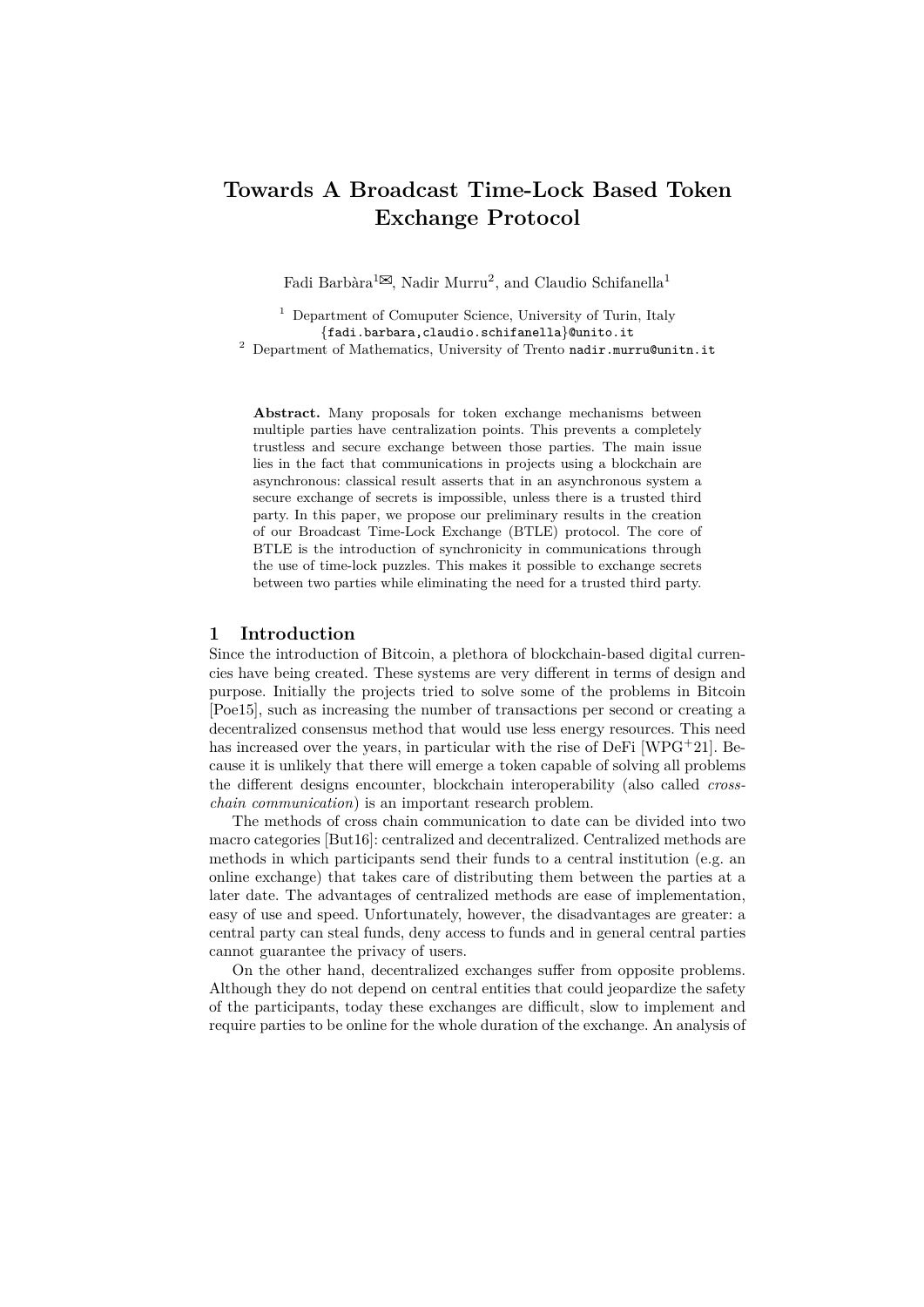#### 2 F. Barbára et al.

the different methods for Cross-Chain Communication is made in Zamyatin et al.  $[Z\Delta Z^+18]$ . As highlighted by the authors, all decentralized exchanges described in the literature involve only two parties. It is therefore assumed that the parties know each other beforehand: how to choose a partner is always left out of the protocol description. This makes it difficult to implement decentralized trades that mirror those of markets where a participant wants to exchange his tokens at an advantageous price, but is not interested in the identity of the partner. Solution for this problems are automatic market makers  $[XVP<sup>+</sup>21]$ , non custodial exchanges with centralized order-books (also called *continuous* order books) and matching system [BMRS18]. Other proposals are decentralized order-books [m5221], but it's still unclear whether they can handle the liquidity of traditional centralized markets.

The impossibility result of Fair Exchange [ASW98] states that in an asynchronous setting (as it is the one in blockchains) it is impossible to have secure fair exchange without a third party. Instead of relying on central parties or coordinators and to keep the protocol peer-to-peer, we decided to rely on synchronous communications. The idea is not new, and generally decentralized exchanges rely on Hash Time Locked Contracts (HTLCs), i.e. smart contracts that can be opened only by knowing a secret (in the form of an hash pre-image) after a certain time. The invention of these contracts is credited to Tier Nolan who explained its work on Bitcoin Forum [Nol] and it has been widely studied, for example in [Her18,MD19] in the context of atomic swaps. Interestingly, HTLCs are also the base of payment channels such as Lightning Network [Rus19].

From the studies on Lightning Network, we know that one of the problems of HTLCs is that they require that both parties are constantly online for the protocol to be safe [NFSD20]. Also with HTLCs it is not possible to have more open channels. Only recently Malavolta et al. [MMS<sup>+</sup>19] have created a way to create multiple channels of exchange of funds from a single node, but these require that the available capital is divided between the various channels. It is not therefore possible to create general proposals of exchange of funds, as when orders are generated in an exchange market, but it is necessary to decide beforehand with whom to communicate/exchange funds.

To solve these problems, we decided to obtain synchronous communication between blockchains in a different way, namely by using time-lock puzzles [RSW96]. Using a time-lock puzzle we can divide the exchange into two phases. In the first phase we use a time-lock puzzle to create an exchange proposal and collect the availability of different participants. In the second phase we make the actual exchange with the winner of the first phase. Here we could use an HTLC, since the parts have been reduced to two, but we decided to use the time-lock puzzle again to leave the possibility for the parts not to be constantly online. This gives the possibility to have a secure exchange even in case of network interruptions.

The major contributions of our paper are: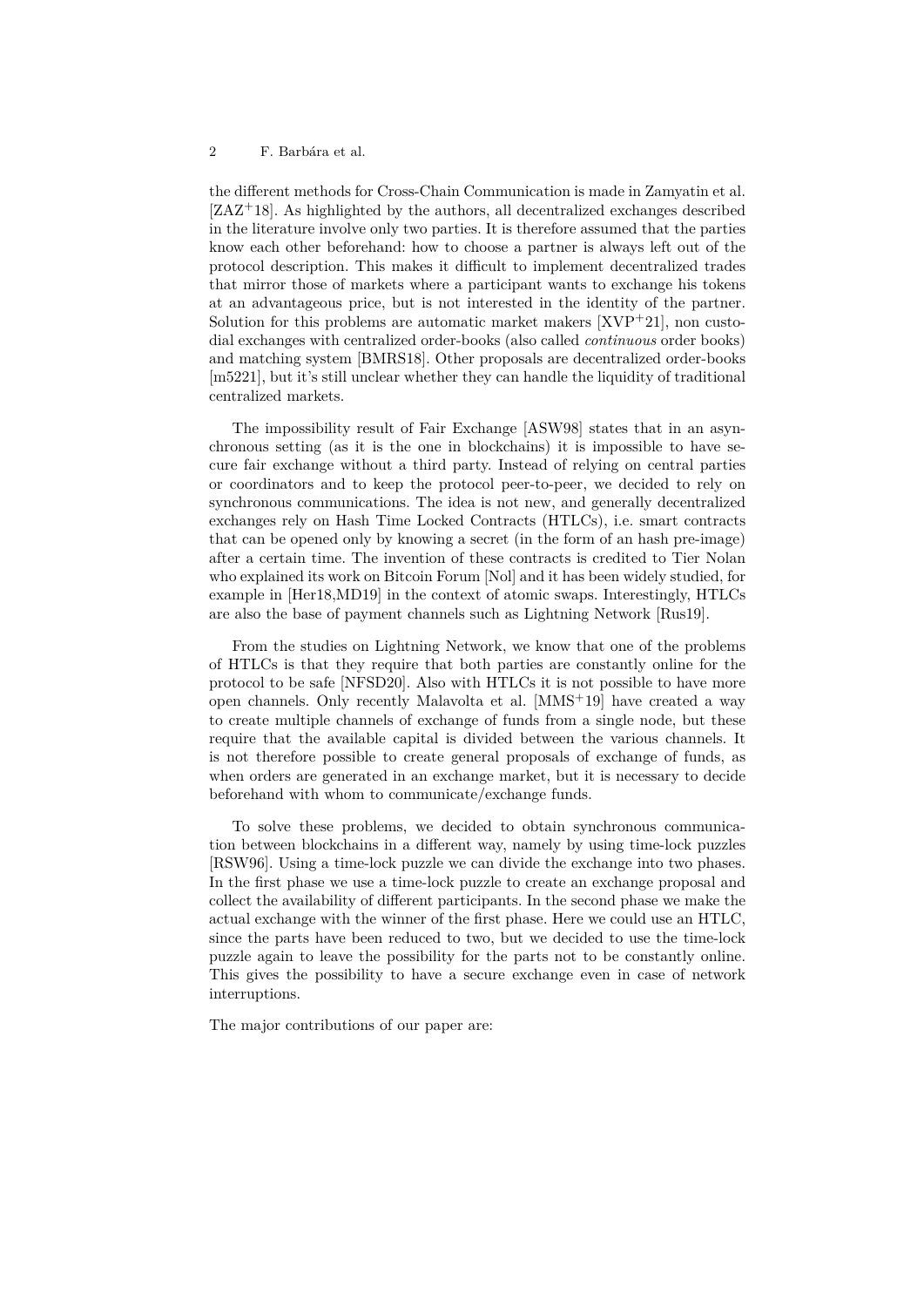- **–** We present our preliminary results on Broadcast Time-Lock Exchange (BTLE): a new protocol for a broadcast (or multi-party) atomic exchange of token in a cross-chain scenario
- **–** For optimization reasons, we investigated possible alternatives to the famous RSA-based time-lock puzzles [RSW96]. In details, we propose a new timelock puzzle based on the conic-based cryptosystem presented in [BM16], which can be of independent interest.

The structure of the paper is the following: in Section 2 we present the relevant literature on time release cryptography and cross chain communication, then in Section 3 we present briefly the classic RSA-based time-lock puzzle of Rivest et al. [RSW96]. We use that to present the details of the inner working of our new conic-based RSA-like time-lock puzzle. On Section 4 we present BTLE. Finally in Section 5 we conclude.

## **2 Related works**

We use time-lock puzzles in a cross-chain communication protocol. For this reason it is useful to analyze the literature in two separate way. The first subsection analyzes the proposed time-related cryptosystems, while the second analyzes different cross-chain protocols.

#### **2.1 Time Release Cryptography**

On this topic there is a detailed survey by Jaques et al. [JMR20]. In this subsection we present only the fundamental results related to the BTLE protocol.

Timed primitives came up in several contexts. We can distinguish between a pre-blokchain phase and a post-blockchain phase. The first generation, preblockchain, includes "time capsules" for key escrowing as in Bellare et al. [BG96], time-based cryptographic secrets as Rivest et al.in [RSW96] and contract signing as in Boneh et al. [BN00]. Of those, only the last two protocols are secure against parallel processing, i.e. they use what has been defined as *inherently secure* function [BBBF18a].

After the introduction of Bitcoin [Nak08], time based cryptography had a new wave of research. In particular, the post-blockchain study of time-based cryptographic protocols is focused on *verifiable delay functions* (VDF) and *timelock puzzles* (TLP). The difference is that VDFs are time-lock puzzles whose solution is publicly verifiable without the need to solve the puzzle [BBBF18a].

The majority of the newer studies have focused on VDFs. Some of them proposed new protocols, such as [MT19], while others extended the TLP in [RSW96] making it a VDF. The works of the latter type are that of Wesolowski [Wes20] and that of Pietrzak [Pie18]. These works are compared in [BBBF18b]. Interestingly, the new wave of research on time based cryptography has generally left aside the traditional time-lock puzzles. Still, because we do not need any outside verification of the result (our setting has an implicit verification: if the solution is right, then the user can retrieve the funds, otherwise it can not), we use the more heavily studied construct of time-lock puzzle.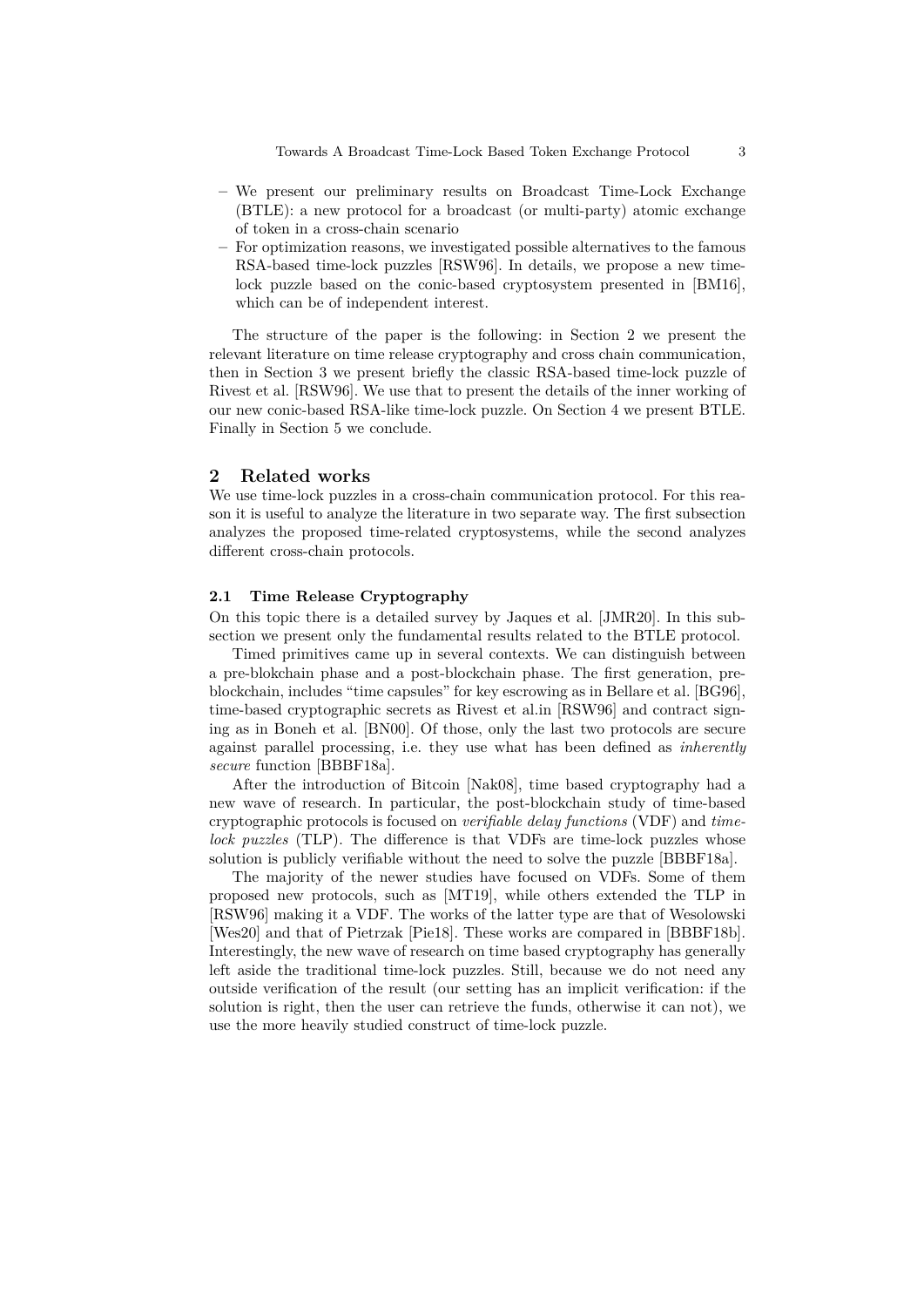4 F. Barbára et al.

### **2.2 Cross Chain Communication**

In this paper, we focus on decentralized cross-chain exchanges, because centralized exchange are out of scope.

The first report on the interoperability issue is that of Buterin [But16], in which describes the main methods of interoperability at the time. In many cases the realization of an interoperable system was leveraged to create a system that increased the scalability in terms of transactions of the blockchain in question. In fact, interoperability gave the possibility of rebalancing the loads between two blockchain and then divide the work between the two. In this sense we talk about sidechains, introduced for the first time in  $[BCD<sup>+</sup>14]$ . Several projects were born that aim to create "a blockchain of blockchains", such as Cosmos [KB], Polkadot [Woo16] and Plasma [Poo17]. In both projects, the idea is to create a hierarchy of blockchains and each exchange of funds is approved through the blockchain at the head of all others. In these projects the exchange is neither atomic nor peer-to-peer.

To date, the peer-to-peer exchange methods are all based on the concept of Hash Time Lock Contract (HTLC), whose inventor is considered Nolan [Nol] and are analyzed for example by Herlihy [Her18] and by Miraz and Donald [MD19]. An HTLC is a contract that use hash-based and time-based locks to lock and unlock funds. Participants in this kind of contract have to manually redeem funds by generating cryptographic proof of payment before a certain date in order proceed with the protocol. This requires parties to stay online, which is difficult for power constrained devices of in places where continuos internet connectivity can't be assumed.

This type of contract is not implementable on any blockchain because it needs a scriptable blockchain and requires that different blockchain have the same hash function. These are not common requirements: for example the blockchain protocol in Monero does not have the concept of smart contract and can not implement HTLC, and it wouldn't be possible to make a HTLC between Tezos (which uses the Blake2b function as its principal hash function) and Bitcoin (which uses the SHA256 function to make hashing).

For a more detailed analysis see e.g. the work of Zamyatin et al.  $[ZAZ^+18]$ .

## **3 Two time-lock puzzles**

In this section we do a brief digression on how to measure time in a time-lock puzzle and then we present both the classic time-lock puzzle presented by Rivest et al. which we call it RSW-TL, and we present the new time-lock puzzle based on the RSA-like system in [BM16], which we call it BM-TL. Both systems use functions that are believed to be sequential, meaning they are not parallelizable. Therefore, given a particular type of CPU, there is no advantage in having more of them: all computations are necessarily done on only one core of the CPU. These time-lock puzzle can be classified as a CPU-bound puzzle with a timing function and an implicit verification [ACDP20].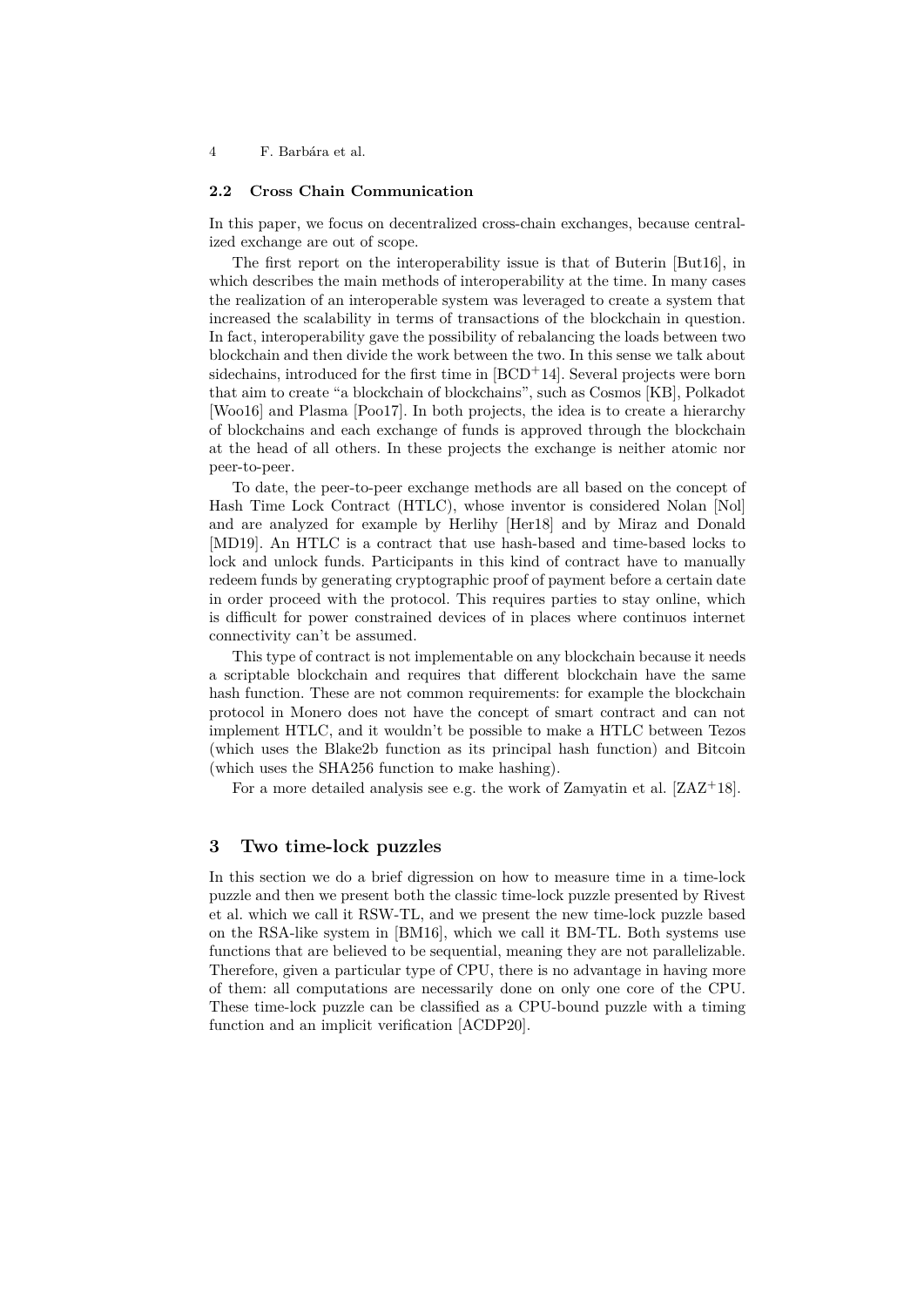*On time* Since computation is sequential, it's possible to predict the time to solve the puzzle. Given *T* the time such that *A* wants to keep *B* busy, and *S* the number of squaring per unit of time (either done by the RSW-TL method or the BM-TL method, see below), then  $t = TS$  is the number of squaring needed. Obviously *S* depends mainly on the processor used. As of now, we are doing the necessary tests to see which of the two proposed methods is the best for the BTLE protocol, i.e. has the least variation based on the CPU.

*RSA-TL* In [RSW96], the authors proposed a simple yet effective time-lock puzzle exploiting repeated squares. A time-lock puzzle is used to encrypt a secret *sk* (which could be, e.g, the key of a symmetric cryptosystem) so that it could be decrypted only after a fixed amount of time *T*.

In particular, said *A* the entity that creates the time-lock puzzle, *A* encrypts *sk* as

$$
c \equiv sk + a^{2^t} \pmod{n}
$$

where  $n = pq$ , with p and q prime numbers,  $0 \lt a \lt n$  a random number and  $t$  a positive number computed as before. The value of  $c$  can be efficiently computed if *p* and *q* are known. Indeed, in this case, one can compute  $e \equiv 2^t$ (mod  $\varphi(n)$ ) and then  $a^e$  (mod *n*) exploiting Euler's totient theorem. The entity *A* sends (*n, a, t, c*) to the entity *B* that has to recover *sk*.

The entity *B* can not perform  $a^e \pmod{n}$  efficiently because it doesn't know *p* and *q*, nor can it derive them from *n*. In fact, multiplication of "big" primes is the same trapdoor function used by the RSA cryptosystem. Therefore it has to perform *t* squarings, since the computation of  $a^{2t}$  is believed not to be parallelizable.

*BM-TL* The idea of Rivest et al. for creating time-lock puzzles can be easily adapted using different products for performing the powers. In [BM16], the authors developed an RSA–like cryptosystem based on a particular parametrization of the Pell conic. We recall here some details. The Pell conic is defined as

$$
\mathcal{H} = \{ (x, y) \in \mathbb{F} \times \mathbb{F} : x^2 - Dy^2 = 1 \},\
$$

where  $\mathbb F$  is a field and  $D$  square-free, meaning that there is no square in its prime decomposition. It is well known that  $(H, \otimes)$  is a group, where  $\otimes$  is the Brahmagupta product defined by

$$
(x_1, y_1) \otimes (x_2, y_2) = (x_1x_2 + y_1y_2D, x_1y_2 + x_2y_1).
$$

A set of parameters can be found using the line  $y = \frac{1}{m}(x+1)$ , yielding to the group  $(P, \odot)$  isomorphic to  $(\mathcal{H}, \otimes)$ , where

$$
P = \mathbb{F} \cup \{ \alpha \}, \quad a \odot b = \begin{cases} \frac{ab+D}{a+b}, & \text{if } a+b \neq 0 \\ \alpha, & \text{if } a+b = 0 \end{cases}
$$

with  $\alpha \notin \mathbb{F}$  the point at infinity. When  $\mathbb{F} = \mathbb{Z}_p$ , *p* prime, we have that

$$
a^{\odot p+1} \equiv 1 \pmod{p}
$$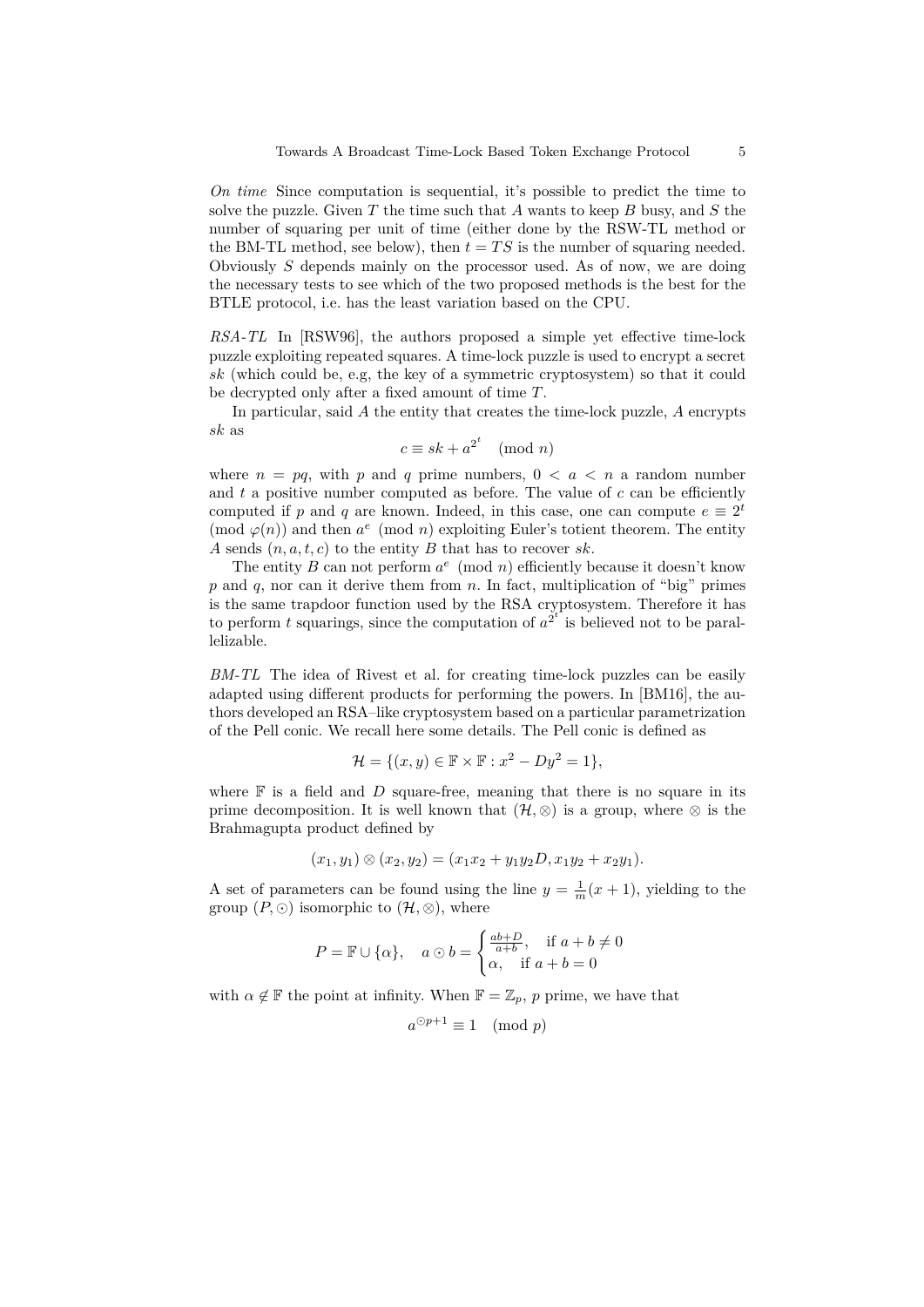#### 6 F. Barbára et al.

for every  $a \in P$ , where the powers are evaluated with respect to the product  $\odot$ . The Pell conic  $H$  and the set of parameters  $P$  can be also constructed over rings and considering  $P = \mathbb{Z}_n \cup \alpha$ , with  $n = pq$ , *p* and *q* primes, we have an analogue of the Euler's totient theorem:

$$
a^{\odot \Psi(n)} \equiv 1 \pmod{n}, \quad \forall a \in \mathbb{Z}_n^*,
$$

where  $\Psi(n) = (p+1)(q+1)$ . Finally, we recall that the powers  $z^{\odot n}$  can be evaluated by means of the Rédei rational functions:

$$
z^{\odot n} = Q_n(D, z)
$$

where  $Q_n(D, z)$  is the *n*-th Rédei rational function defined by

$$
Q_n(D, z) = \frac{A_n(D, z)}{B_n(D, z)}, \quad (z + \sqrt{D})^n = A_n(D, z) + B_n(D, z)\sqrt{D}
$$

and the polynomials  $A_n(D, z)$ ,  $B_n(D, z)$  can be evaluated by

$$
\begin{pmatrix} z \ D \\ 1 \ z \end{pmatrix} \begin{pmatrix} 1 \\ 0 \end{pmatrix} = \begin{pmatrix} A_n(D, z) \\ B_n(D, z) \end{pmatrix}.
$$

For proofs and further details, see [BM16].

Thus, we can construct a time-lock puzzle following the idea of Rivest et al. [RSW96], but exploiting the product  $\odot$ . In this case, the secret *sk* is encrypted by

$$
c \equiv sk + a^{\odot 2^t} \pmod{n}.
$$

Knowing the factorization of *n*, one can efficiently compute  $a^{\odot 2^t}$  evaluating first  $e \equiv 2^t \pmod{\Psi(n)}$  and then  $a^e \pmod{n}$ . Without knowing the factorization of  $n$ , one must perform  $t$  squarings with respect to the product  $\odot$ .

# **4 The Broadcast Time-Lock Exchange Protocol**

We now explain how it is possible to use time-lock puzzles to create an alternative to order books and AMMs in decentralized token exchanges. We assume a decentralized platform where participants want to exchange tokens. We assume each participant has a client which follows the defined blockchain protocol. Because the setting is decentralized, it makes no sense speaking of synchronization between these clients. For this reason each participant has its own *view* of the current state of the decentralized market. Without loss of generality, we can say that the participant that initiates the process is selling its token in exchange of (or *to buy*) the other.

The Broadcast Time-Lock Exchange (BTLE) protocol needs two classes of participants. The first class is the *initiator*: this kind of participant is the one who initiates the exchange by proposing the deal, i.e. the selling of its token. Using the terminology of traditional centralized markets, this participant corresponds to a *market taker*. The other class of participants is that of *exchangers*: these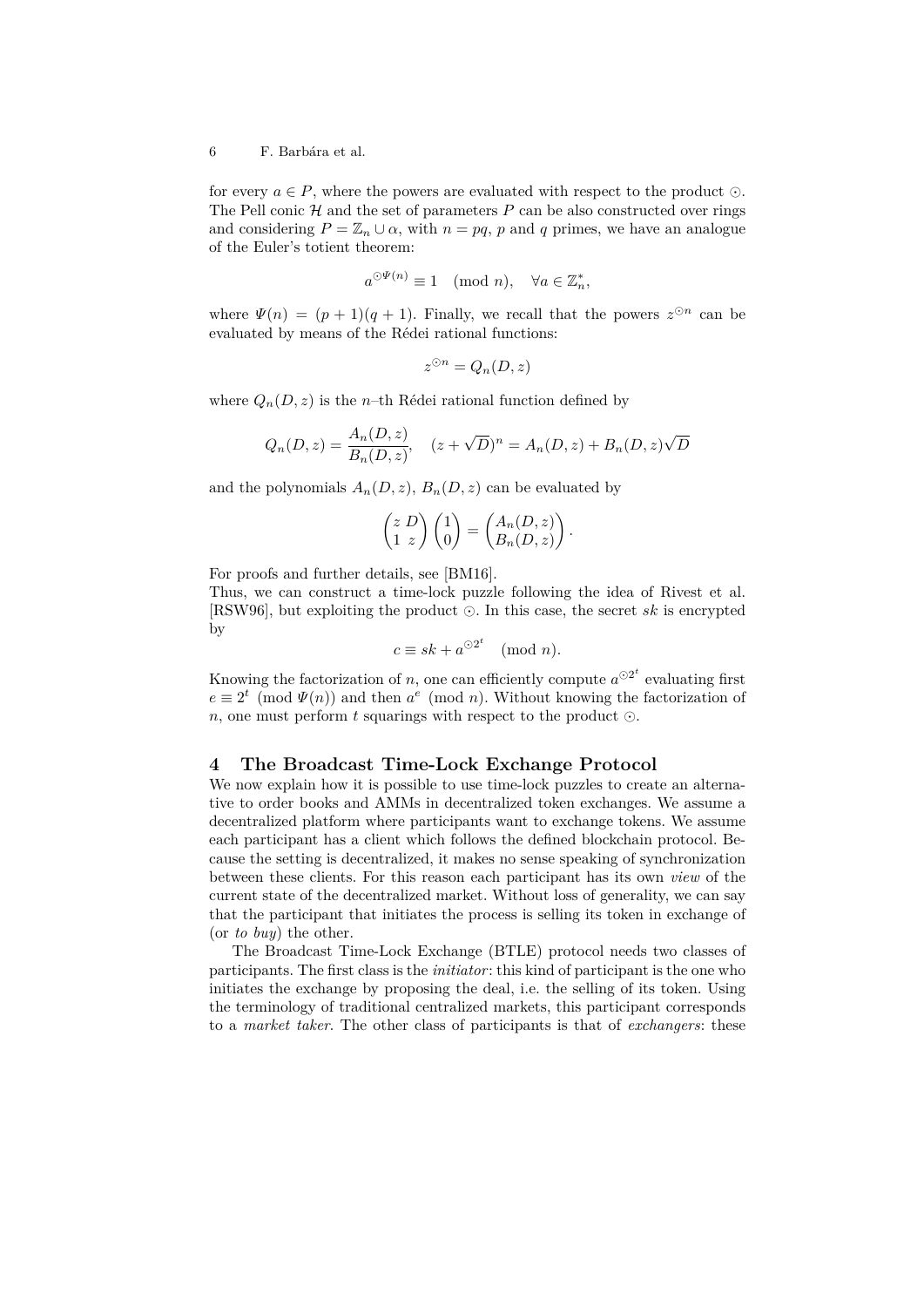participants are possible buyers interested in an equivalent deal but who do not want to start it. The analogue in traditional markets is that of *market makers*.

In this protocol there is a single initiator which we call Alice for simplicity and which we denote by *A*, and many possible exchangers. Since the exchangers represent Alice's partner, following the cryptography tradition we will call them all "Bobs". Moreover, supposing that they are indexed and that they are in finite number *d*, we will say that the potential exchangers are  $\{B_1, B_2, \ldots, B_d\}$ . Recall that we are in a decentralized environment and therefore there cannot be a temporal-based ordering of possible buyers: asynchronous systems imply the absence of a shared clocks.

Furthermore, we suppose the set  $\{B_1, B_2, \ldots, B_d\}$  is completely determined by the view of *A*: since we are in an asynchronous environment, it is possible that Alice's view of potential buyers is not synchronized. This means that in some other nodes there are other potential exchangers or that some have withdrawn. In the protocol description we will see why neither of these two cases is a problem. Finally we assume that there are *d* secure channels of communication between *A* and each one of  ${B_1, B_2, \ldots, B_d}$ . Finally, we assume  ${B_1, B_2, \ldots, B_d}$  compete at the same price level, as in traditional order books.

The BTLE protocol is divided into two rounds. In the first round Alice (the initiator) chooses from among the potential exchangers the one with whom the real token exchange will take place. In the second round the actual exchange takes place. In both stages a time-lock puzzle is used.

#### **4.1 Choosing an Exchanger**

In this round Alice has to choose the exchanger among  $\{B_1, B_2, \ldots, B_d\}$  ← *GetExchangersList*(). It will follow the routine explained in Figure 4.1. In this subsection and in the following one we treat the time-lock puzzle *T LP* as a blackbox which takes two inputs and then outputs a cryptographic puzzle. The solution of the puzzle is the cleartext itself: that's why we chose time lock puzzles with implicit verification. Also, we see the modularity of BTLE that can support multiple types of time-lock puzzles, either from those presented in Section 3 or even different ones.

As seen in the Figure 4.1, *A* generates a random message for each participant in  ${B_1, B_2, \ldots, B_d}$  and associates this message to the intended receiver. The inputs of the time-lock puzzle are the message and a time in seconds. The output is a tuple that represent the cryptographic puzzle (See Section 3). *A* performs this subroutine for all  $B_i$ ,  $i = 1, \ldots, d$ . Then it sends all the puzzles and waits for a solution. When *A* receives the first solution (i.e. the cleartext of the random message) from some  $B_j$ , it checks that is a valid message, i.e. the cleartext is equal to the message associated with  $B_j$ . If that is the case,  $A$  accepts the solution and  $B_i$  is the winner: A will proceed to communicate only with  $B_i$  and discards all other solutions. If the message isn't valid, *A* waits for another solution.

Note that in a time-lock puzzle  $TB_i = TLP(range, time)$ , the random message is different for each  $B_i$ , but *time* is equal for all participants: all potential exchangers must have the same chance of being able to find the solution at the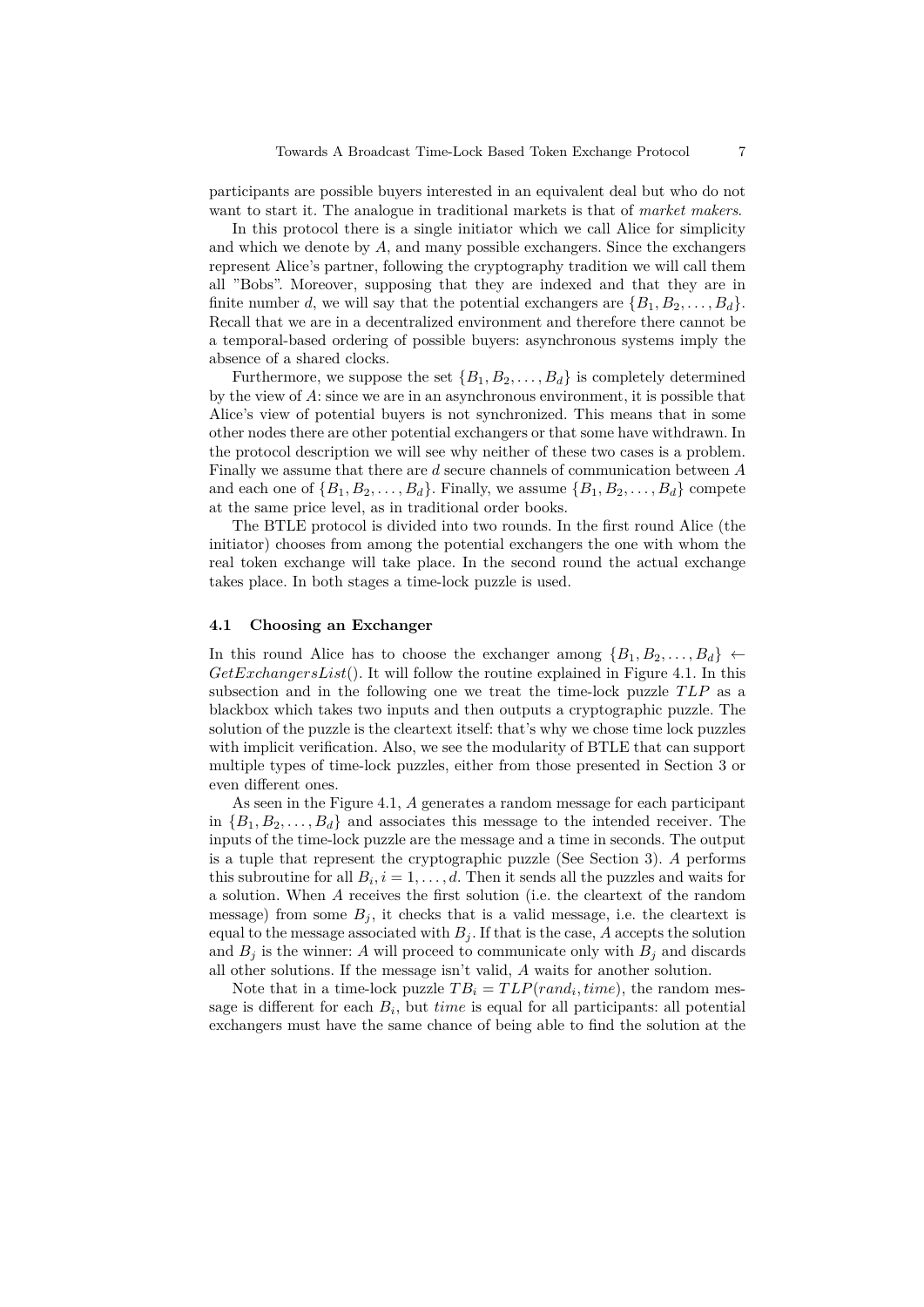**Algorithm 1** Round 1: Choosing the Exchanger

1:  ${B_1, B_2, \ldots, B_d} \leftarrow GetExchangeersList()$ 

2: **for**  $i = 1, ..., d$  **do** 

3: *A* generates *rand<sup>i</sup>* 4:  $\{\text{map } rand_i \to B_i\}$ 

5: *A* computes the time-lock puzzle  $TB_i = TLP(rand_i, time)$  of  $B_i$ 

6: **end for**

- 7: **for**  $i = 1, ..., d$  **do**
- 8: *A* sends  $TB_i$  to  $B_i$

9: **end for**

- 10: accepted solution=0
- 11: **while** accepted solution==0 **do**
- 12: wait for solution 13: **if** verify solution(*sol*)==1 **then**
- 14: accepted solution=1
- 15: winner sol=*sol*

```
16: end if
```
17: **end while**

```
18: return map(sol)
```
same time. The randomness of the winner is determined by unpredictable factors such as network latency or puzzle real solving time.

From this we can see the equivalence with order books where the order is based on the order execution time: since there cannot be a shared clock due to the asynchronicity of the system, *A* bases its "order book" on the puzzle resolution time.

#### **4.2 The Token Exchange**

We call Bob the winner of the previous round and we denote him as *B*. From now on, Alice will only interact with Bob and will discard all other potential exchangers.

The goal of this second round is to obtain a token exchange protocol that is atomic. In particular, if *A* has 1 coin1, and *B* has 1 coin2<sup>3</sup> then there can be only two succesful ending of the protocol: either*A* has 1 coin2 *B* has 1 coin1 or *A* has 1 coin1 *B* has 1 coin2.

Given the uncertainty of the real execution time to find a solution for a timelock puzzle (the uncertainty is in the order of tens of seconds) it is not possible to carry out a simple exchange of keys between the parties. A few seconds are enough to issue two transactions, so the participant who first solves the assigned time-lock puzzle is able to take both the token associated with the solution and his token. Therefore the protocol would not be provably atomic. In the following we describe a method that allows to overcome this problem.

<sup>&</sup>lt;sup>3</sup> The real exchange rates between the two tokens and how they are decided are beyond the scope of this paper.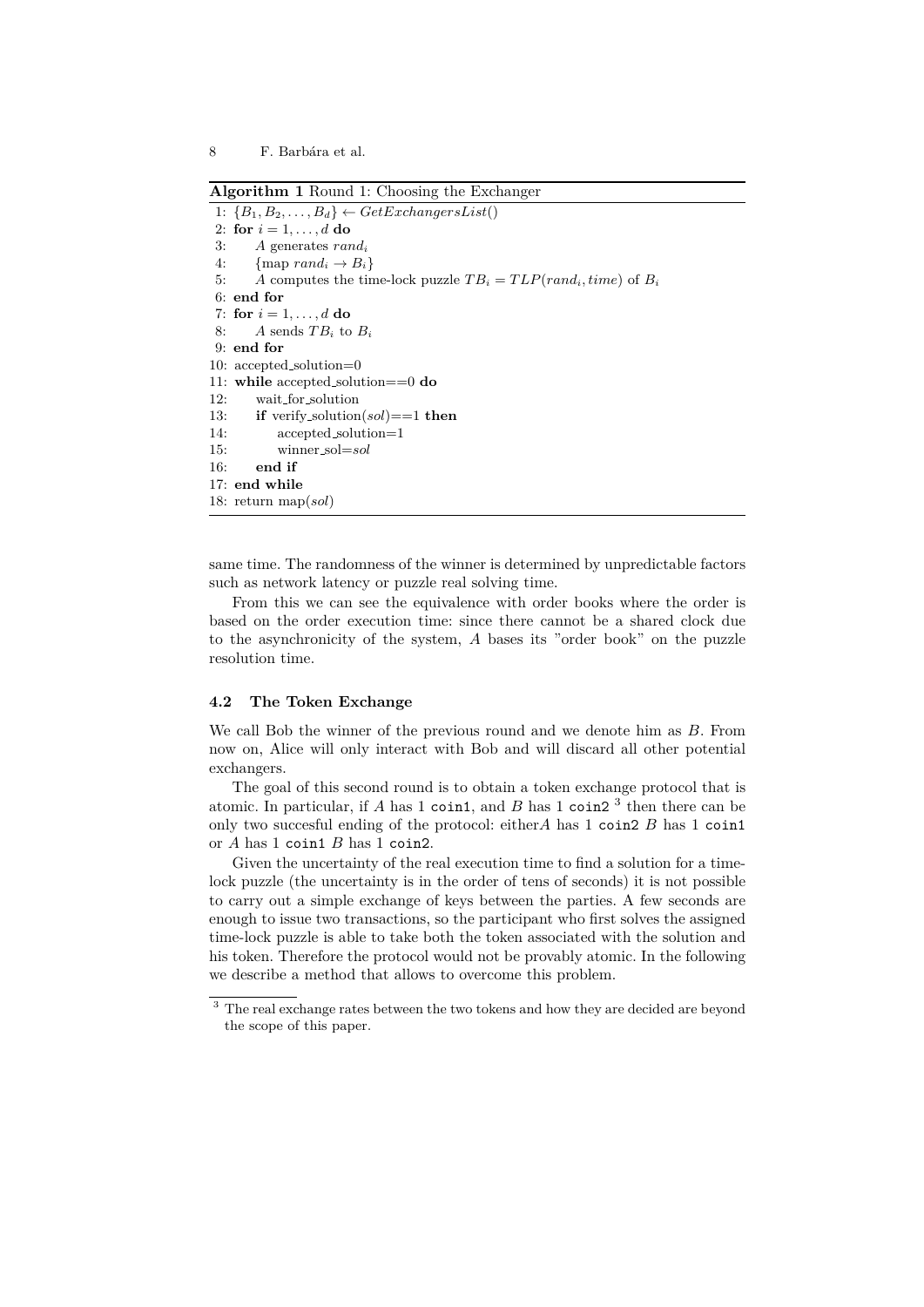Recall that given two secret keys  $sk_1$  and  $sk_2$ , an elliptic curve generator  $g$ and the relative public key  $pk_1$  and  $pk_2$ , then the key sum is homomorphic:

*The Swap* The actual exchange of tokens (*sk*<sup>1</sup> + *sk*2)*g* = *pk*<sup>1</sup> + *pk*coin1 <sup>2</sup> = (*sk*and1*g*) + ( coin2*sk*2is explained in Figure *g*) (1) 4.3, with notation in Table 4.2. *A* and *B* create the key pairs  $(sk_2^A, pk_2^A$  and  $sk_1^B, pk_1^B$  respectively) that represent the first of the two shares to redeem the exchanged funds. After this step, *A* and *B* exchange the public keys  $pk_2^A$  and  $pk_1^B$ . If this first part is successful, both *A* and *B* create ephemeral keys  $(sk_1^A, pk_1^A$  and  $sk_2^B$ ,  $pk_2^B$  respectively) that represent the second of the two shares to redeem the exchanged funds. At this point *A* and *B* can create new public keys (called  $PK<sub>1</sub><sup>B</sup>$ and  $PK<sub>2</sub><sup>A</sup>$  respectively) to which they can send the funds. Because of the way the keys and consequently the addresses are built, neither of the two participants can redeem the funds in either blockchains at this point of the exchange. For example, *A* needs to know  $sk_2^B$  in order to redeem coins in the address for  $PK_2^A$ . For this reason in the second part of the exchange *A* and *B* exchange the time-

|            | $BC_1, BC_2$ Blockchain 1 and 2 with tokens coin 1 and coin 2                |
|------------|------------------------------------------------------------------------------|
| $G_1,G_2$  | the base point for the elliptic curve of $BC_1$ and $BC_2$                   |
| $l_1, l_2$ | the base point order for the elliptic curve of $BC_1$ and $BC_2$             |
| $PK_1^A$   | public key for the address on blockchain $BC_1$ where A has the coins        |
| $PK_1^B$   | public key for the address on blockchain $BC_2$ where B has the coins        |
| $PK^A_2$   | public key for the address on blockchain $BC_1$ where A has the coins        |
| $PK_2^B$   | public key for the address on blockchain $BC_2$ where B has the coins        |
|            | $ sk_{1,2}^{A}, pk_{1,2}^{A} $ shares created by A for blockchian $BC_{1,2}$ |
|            | $ sk_{1,2}^B, pk_{1,2}^B $ shares created by B for blockchian $BC_{1,2}$     |

**Table 1.** Notation used in the explanation of the token exchange protocol

lock puzzles  $TLP_A$  and  $TLP_B$ . Once the time-lock puzzles are opened/solved, *A* gets  $sk_2^B$  and *B* gets  $sk_1^A$ . Using  $\lambda$  as time unit, we see that the second time-lock puzzle is sent later with a smaller opening time (1*/*4 of the time unit). This is to make the two participants *A* and *B* open the puzzle at about the same time.

# **4.3 Analysis of the BTLE protocol**

As in the HTLC case, BTLE is also atomic in the sense that either both participants get tokens from the other blockchain, or both participants can retrieve their tokens. This is possible if we assume that all participants are rational and thus incentivized to respect different timeouts, as in the case of HTLC. The only step where there is a possibility of stealing the secret and breaking the atomicity, is the one where participant *A* has the time-lock puzzle of participant *B*, but *A* has not yet sent his time-lock puzzle. In this case *A* could start working on the received time-lock puzzle and discover the secret without sending his own timelock puzzle. This case, however, is covered by the protocol: *B* waits a limited amount of time (a quarter of the expected time to solve the time-lock puzzle) and in case it does not receive *A*'s puzzle, he would proceed to recover his tokens assuming *A* is dishonest. The only requirement is that the time lambda be longer than the time for creating new blocks in the blockchains between which the exchange takes place: that to prevent participant *A* from solving the received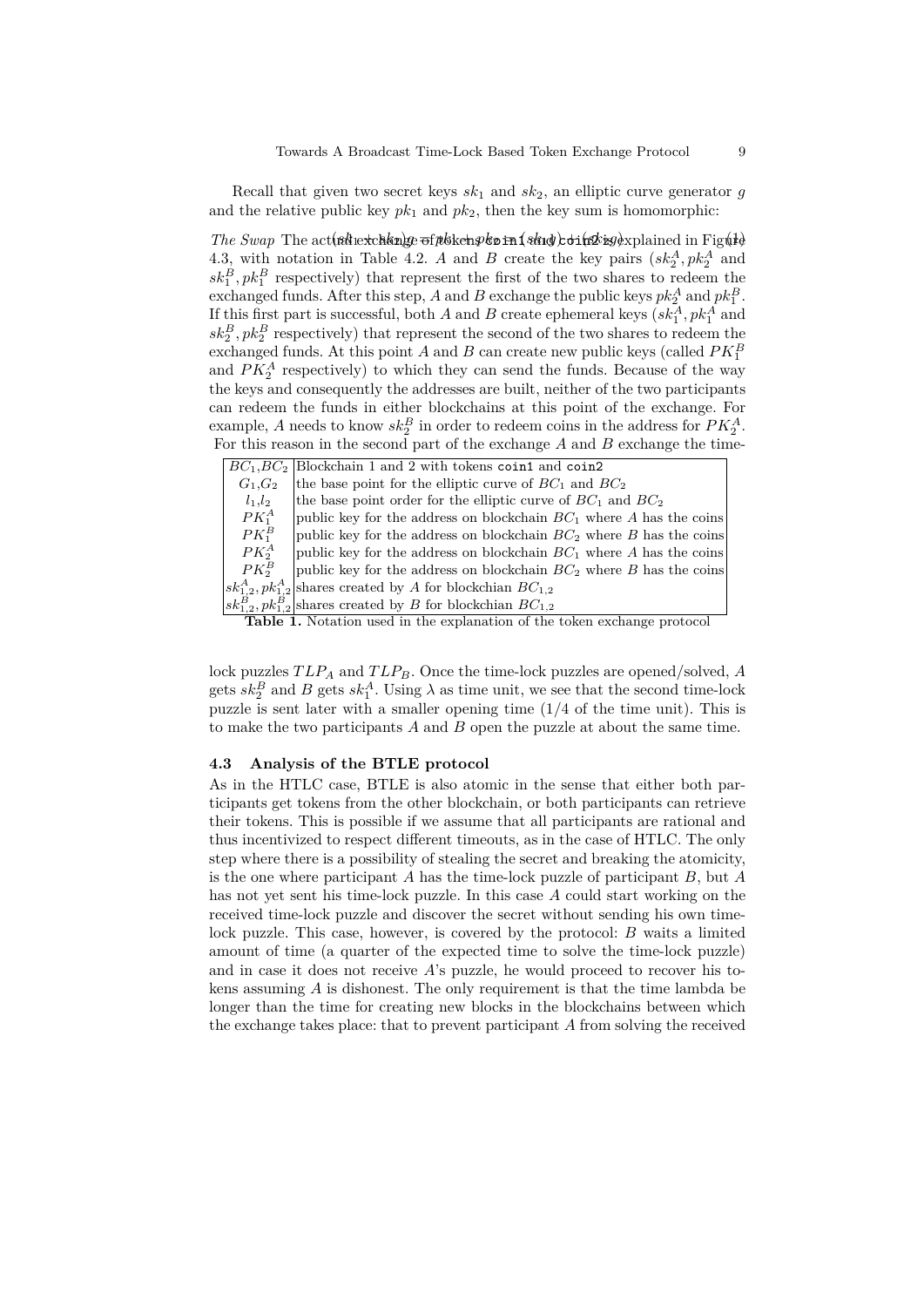| Alice (coin1 $\rightarrow$ coin2)                                           |                                | Bob (coin2 $\rightarrow$ coin1)                                             |
|-----------------------------------------------------------------------------|--------------------------------|-----------------------------------------------------------------------------|
| $sk_2^A \stackrel{\$}{\leftarrow} [1, l_2 - 1], pk_2^A = sk_2^A G_2$        |                                | $sk_1^B \stackrel{\$}{\leftarrow} [1, l_1 - 1], pk_1^B = sk_2^B G_1$        |
|                                                                             | $pk_2^A$                       |                                                                             |
|                                                                             | $\mathbb{R}^{B}_{1}$           |                                                                             |
| $ sk_1^A \stackrel{\$}{\leftarrow} [1, l_1-1], pk_1^A = sk_1^A G_1$         |                                | $sk_2^B \stackrel{\$}{\leftarrow} [1, l_2 - 1], pk_2^B = sk_1^B G_2$        |
| $PK_1^B = pk_1^A + pk_1^B$                                                  |                                | $PK_2^A = pk_2^A + pk_2^B$                                                  |
| $hash_{A\rightarrow B} \leftarrow \text{SendTx}(PK_1^A \rightarrow PK_1^B)$ |                                | $hash_{B\rightarrow A} \leftarrow \text{SendTx}(PK_2^B \rightarrow PK_2^A)$ |
| $T_1 \leftarrow TLP_A(sk_1^A, \frac{3}{4}\lambda)$                          |                                | $T_2 \leftarrow TLP_B(sk_2^B, \lambda)$                                     |
|                                                                             | $(T_2, hash_{B\rightarrow A})$ |                                                                             |
|                                                                             | $(T_1, hash_{A\rightarrow B})$ |                                                                             |
| open $TLP_B$ and redeem coin2                                               |                                | open $TLP_A$ and redeem coin1                                               |

**Fig. 1.** Protocol execution between Alice and Bob for a successful swap

time-lock puzzle and sending the solution to take the money before the block is created, preventing *B* from acting safely, i.e. sending a transaction to retrieve its token. In this case both the transaction of *A* and the one of *B* would appear in the mempool of the miners/validators and it is not possible to know in advance which of the two transactions will end up in the block (invalidating the atomicity of the system). By choosing a suitable lambda the problem does not arise and it is not possible for *A* to steal the tokens.

Another advantage of BTLE over traditional cross-chain swaps is that it does not require the use of hash functions. This is because the BTLE uses techniques at a lower level than other atomic swap methods. In fact, we use the fact that the sum between points in elliptic curves is homomorphic, so BTLE is not affected by the internal mechanics of a blockchain protocol. This means that our protocol can also be used on blockchains that do not use the same hash function.

Using only elliptic curve theory, BTLE can also be used on blockchains that do not have a scripting language, such as Monero and all blockchains that are derived from CryptoNote. This additional advantage gives the possibility to implement BTLE in all those cases for which to date there are no exchange methods.

Finally, since there is little communication between participants, it is not necessary for all parties to be constantly online, unlike other methods. In fact, they can stay offline for the duration of solving a time-lock puzzle without this creating security problems within the protocol.

### **5 Conclusions and Future works**

We presented in this paper the preliminary results of BTLE, a P2P and broadcast exchange protocol that creates an alternative to order-books and AMMs in a decentralized context. Unlike the other methods, it does not require the parties to be constantly online to finalize the exchange, thanks to the use of time-lock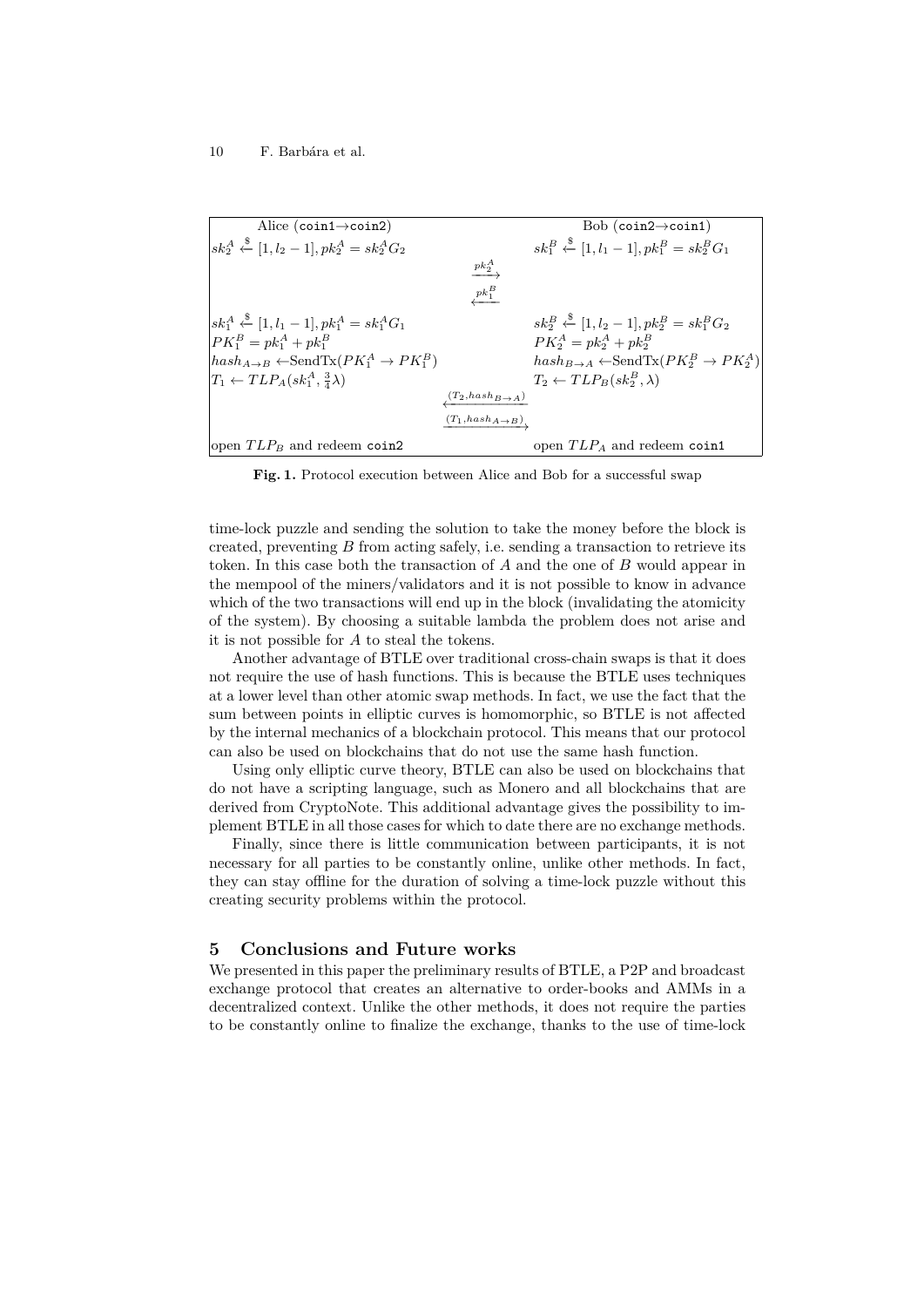puzzles. We also proposed a new time-lock puzzle that is an alternative to the classical time-lock puzzle of Rivest et. al.

At this moment, we are better investigating the two types of proposed timelock puzzles with the goal of understanding which method is more suitable for short duration puzzles (in the order of seconds). We are also working on the implementation of the BTLE protocol to demonstrate its applicability on different blockchain technologies, like Bitcoin, Monero, Ethereum.

## **References**

- [ACDP20] Isra Mohamed Ali, Maurantonio Caprolu, and Roberto Di Pietro. Foundations, Properties, and Security Applications of Puzzles: A Survey. *arXiv:1904.10164 [cs]*, April 2020.
- [ASW98] N. Asokan, Victor Shoup, and Michael Waidner. Asynchronous protocols for optimistic fair exchange. In *Security and Privacy - 1998 IEEE Symposium on Security and Privacy, Oakland, CA, USA, May 3-6, 1998, Proceedings*, pages 86–99. IEEE Computer Society, 1998.
- [BBBF18a] Dan Boneh, Joseph Bonneau, Benedikt Bünz, and Ben Fisch. Verifiable Delay Functions. In Hovav Shacham and Alexandra Boldyreva, editors, *Advances in Cryptology – CRYPTO 2018*, volume 10991, pages 757–788. Springer International Publishing, Cham, 2018.
- [BBBF18b] Dan Boneh, Joseph Bonneau, Benedikt Bünz, and Ben Fisch. Verifiable delay functions. In Hovav Shacham and Alexandra Boldyreva, editors, *Advances in Cryptology - CRYPTO 2018 - 38th Annual International Cryptology Conference, Santa Barbara, CA, USA, August 19-23, 2018, Proceedings, Part I*, volume 10991 of *Lecture Notes in Computer Science*, pages 757–788. Springer, 2018.
- [BCD<sup>+</sup>14] Adam Back, Matt Corallo, Luke Dashjr, Mark Friedenbach, Gregory Maxwell, Andrew Miller, Andrew Poelstra, Jorge Timón, and Pieter Wuille. Enabling Blockchain Innovations with Pegged Sidechains. *Whitepaper*, page 25, 2014.
- [BG96] Mihir Bellare and Shafi Goldwasser. Encapsulated Key Escrow. Technical report, Massachusetts Institute of Technology, 1996.
- [BM16] Emanuele Bellini and Nadir Murru. An efficient and secure RSA-like cryptosystem exploiting R´edei rational functions over conics. *Finite Fields and Their Applications*, 39:179–194, May 2016.
- [BMRS18] Michael Borkowski, Daniel McDonald, Christoph Ritzer, and Stefan Schulte. Towards atomic cross-chain token transfers: State of the art and open questions within tast. *Distributed Systems Group TU Wien (Technische Universit at Wien), Report*, 2018.
- [BN00] Dan Boneh and Moni Naor. Timed Commitments. In Gerhard Goos, Juris Hartmanis, Jan van Leeuwen, and Mihir Bellare, editors, *Advances in Cryptology — CRYPTO 2000*, volume 1880, pages 236–254. Springer Berlin Heidelberg, Berlin, Heidelberg, 2000.
- [But16] Vitalik Buterin. Chain interoperability. *R3 Research Paper*, 2016.
- [Her18] Maurice Herlihy. Atomic Cross-Chain Swaps. In *Proceedings of the 2018 ACM Symposium on Principles of Distributed Computing*, pages 245–254, Egham United Kingdom, July 2018. ACM.